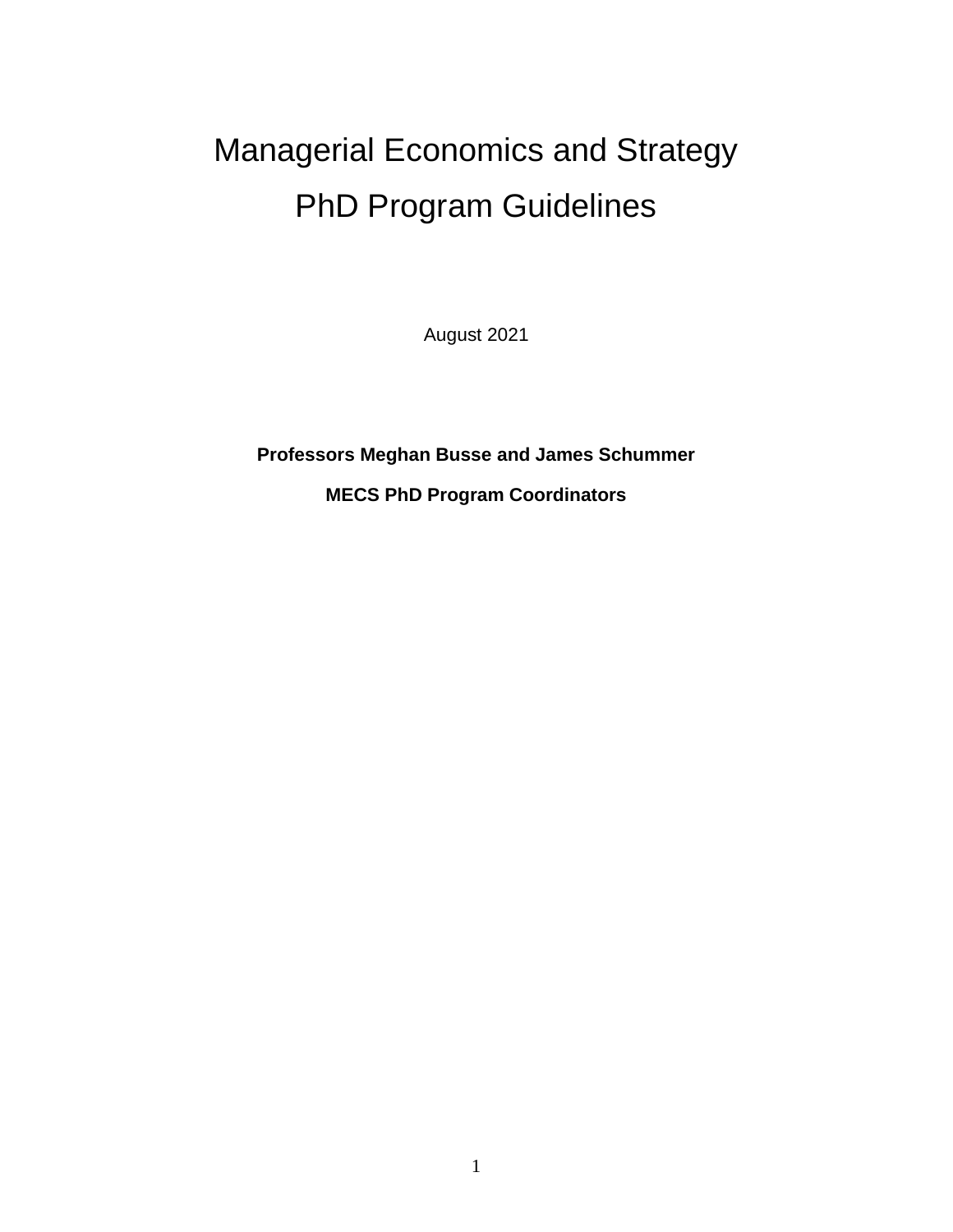# **Introduction**

The Managerial Economics and Strategy (MECS) PhD program is a joint program offered by the Departments of Managerial Economics and Decisions Sciences (MEDS) and Strategy (STRT) of the Kellogg School of Management, Northwestern University. This document is designed to communicate as clearly as possible the guidelines and procedures that govern the MECS program.

Two PhD program coordinators administer the PhD program, one appointed from each department. If there are any questions regarding this document, or aspects of the program not discussed in this document, please see one of PhD coordinators.

This document is updated as often as is practical. At any time, however, the policies in this document can be superseded by policy changes made by The Graduate School, Kellogg, or the MECS program.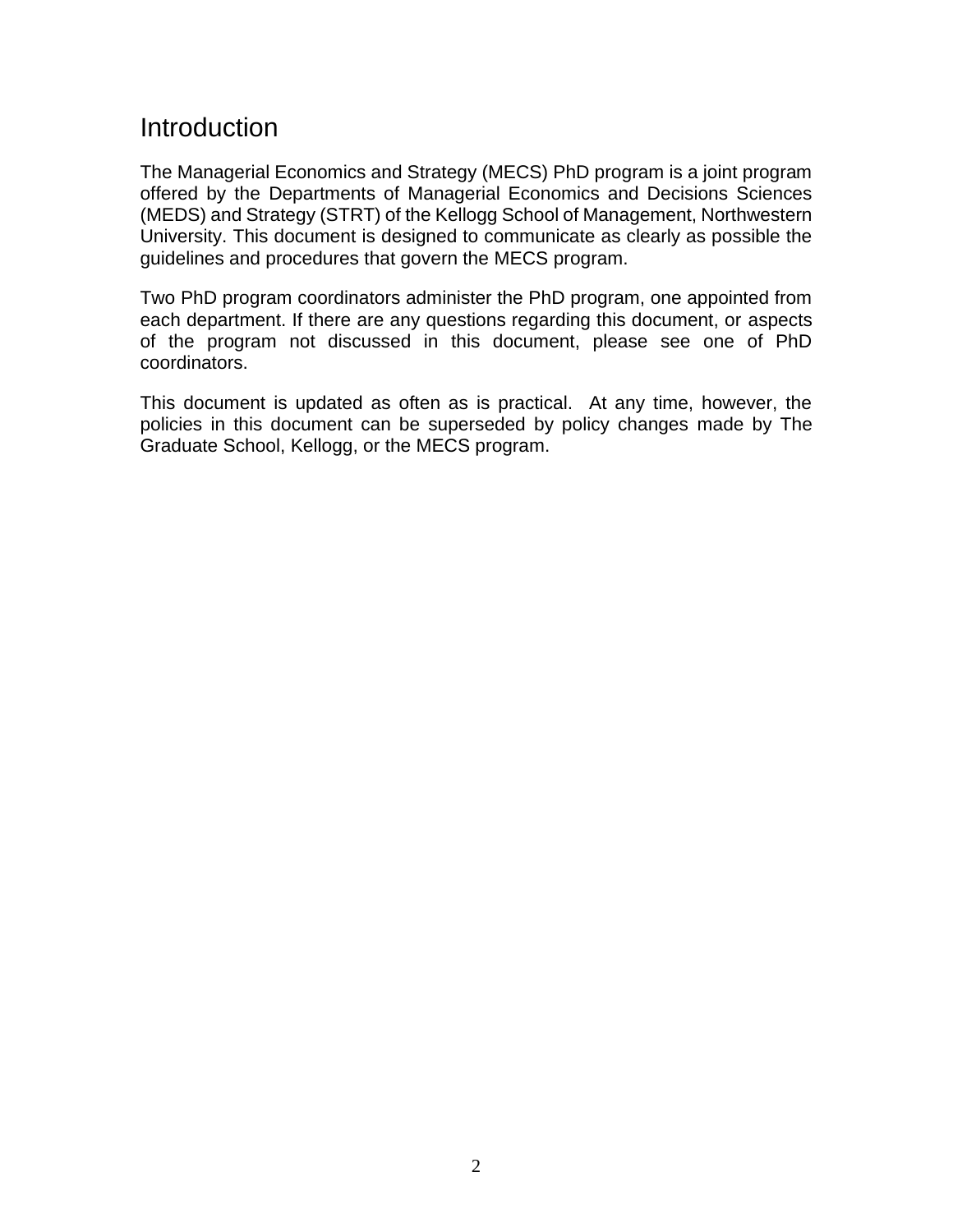# 1 First-year Student Requirements and Guidelines

#### 1.1 Coursework

First-year PhD students are required to take nine courses corresponding to a load of three courses each quarter (Fall, Winter, Spring). In each quarter, students may take one additional course or register for an independent study. Some students choose to take real analysis and/or probability from the math department at either the undergraduate or graduate level. If the instructor allows it, students may take this fourth course on a Pass/Fail basis. Students typically are not permitted to enroll in more than four courses in one term.

The nine required first-year courses are listed below. When appropriate, a student may petition the PhD coordinators to be granted a waiver for one or more of these courses, if the student has already mastered the relevant content. Evidence of this mastery—e.g. good performance on a relevant prelim or similar examination—is necessary for a waiver to be considered.

| Sequence              | Fall       | Winter     | <b>Spring</b>      |
|-----------------------|------------|------------|--------------------|
| <b>Microeconomics</b> | Econ 410-1 | Econ 410-2 | Econ 410-3         |
| <b>Econometrics</b>   | Econ 480-1 | Econ 480-2 | Econ 480-3         |
| <b>Foundations</b>    | MECS 560-1 | MECS 560-2 | Research Workshop* |

# 1.2 Candidacy

In order to continue in the program, a student is required to **demonstrate proficiency** in the three sequences described above. Within each individual sequence, proficiency is demonstrated by obtaining a cumulative GPA of 3.0 or greater in the courses in that sequence. (\*For Microeconomics and Econometrics, the GPA is the average of all three course grades in the sequence; for Foundations, the GPA is the average of the two course grades of 560-1 and 560- 2 and does not include the Research Workshop grade.) Students who fail to demonstrate proficiency in two or more of the sequences by the end of the Spring quarter of the first year are subject to Exclusion (dismissal from the program).

#### 1.2.1 Remediation

If by the end of the first year, the proficiency requirement has been satisfied in two of the sequences but not all three, students are given the option to remediate a lower GPA in the third sequence in their second year. Specifically, if a student does not meet the 3.0 GPA requirement in one of the sequences, the student can retake as many of the core courses in that sequence in which they received a B- or lower grade when the course was initially taken in order to bring the GPA in that sequence area to 3.0. When a course is retaken, the grade in the retake supersedes the original grade for the purposes of calculating the GPA in that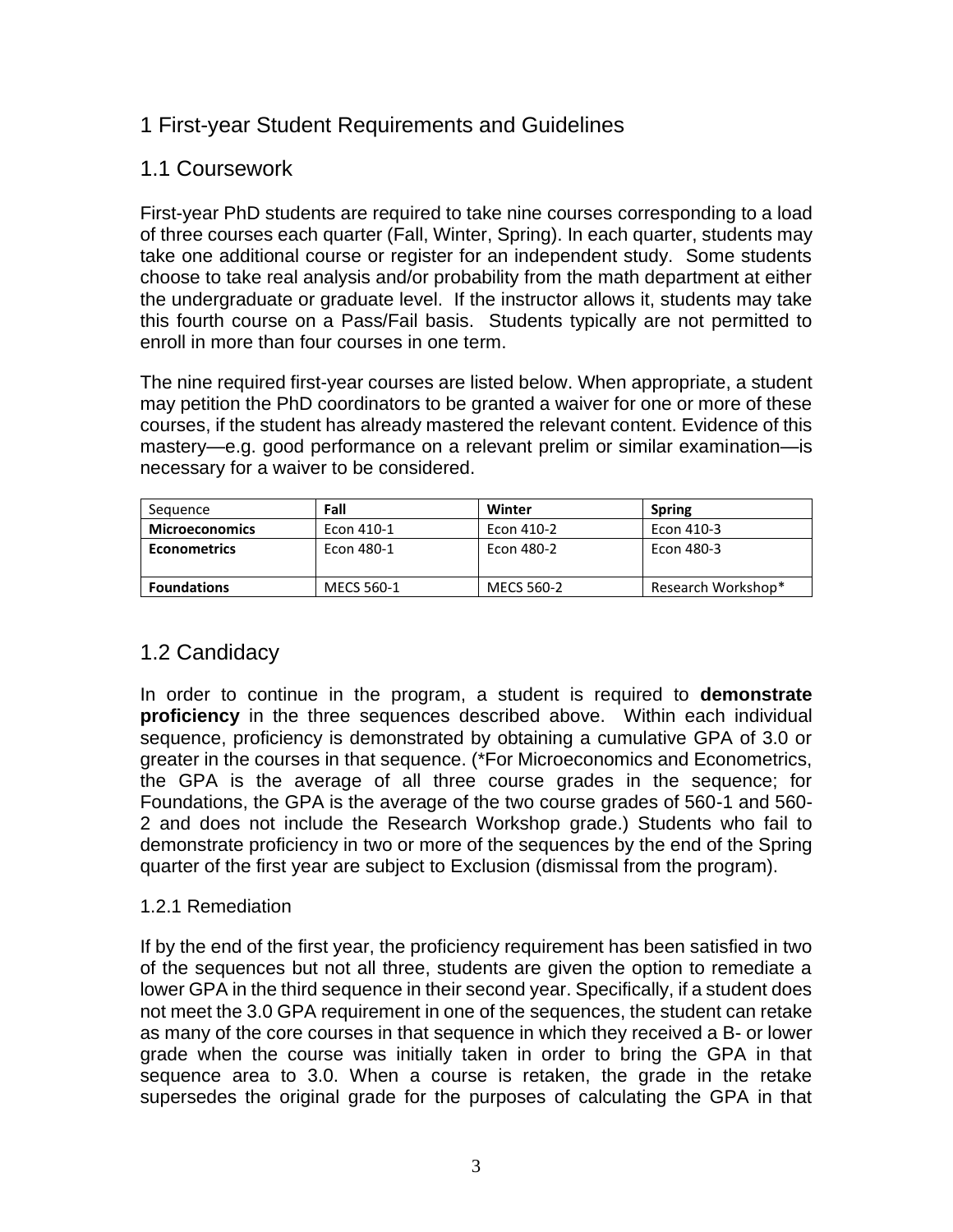sequence and demonstrating proficiency. Students who have not demonstrated proficiency in all three sequences by the end of the Spring quarter of the second year are subject to Exclusion (dismissal from the program).

#### 1.3 Advisors

First-year students are not assigned faculty advisors. However, first-year students are encouraged to attend department seminars and to get to know faculty members. The PhD coordinators are available to offer advice on course planning and to direct students to relevant faculty contacts given the student's research interests.

# 1.4 Research and Teaching Assistantships

First-year students are exempted from the research/teaching assistantship requirement. Students may seek the permission of the MECS coordinators to do such work, but are generally discouraged from doing so.

#### 1.5 Summer Research Activity

Students who pass their exams at the end of the first year are expected to spend the summer working with, or under the supervision of, one or more faculty members to pursue research and/or directed reading. If students cannot find a faculty member to work with on their own, they should see one of the PhD coordinators early in the Spring quarter.

Students receiving summer funding are expected to be on campus during the summer. Written permission of a PhD coordinator is required for any absence longer than two weeks.

#### 1.6 Activity Report

All PhD students are required to submit an annual activity report. An electronic copy of this report will be distributed in the Spring term. It must be filled out and submitted to the PhD coordinators. This is a requirement not only of the MECS program, but of Kellogg, and of The Graduate School of Northwestern. **Failure to submit a report may affect student eligibility for continued funding.** 

#### 1.7 Progress Guidelines

First-year students' progress is measured by their course grades. Students must maintain at least a 3.0 average and satisfy the Candidacy requirements discussed in Section 1.2 to be in good academic standing. Students who are not in good academic standing should meet regularly with the PhD coordinators to ensure that they return to good standing as soon as possible. A student who is not in good academic standing at the end of the first year should expect to lose financial support and should expect to be asked to leave the program. Even though some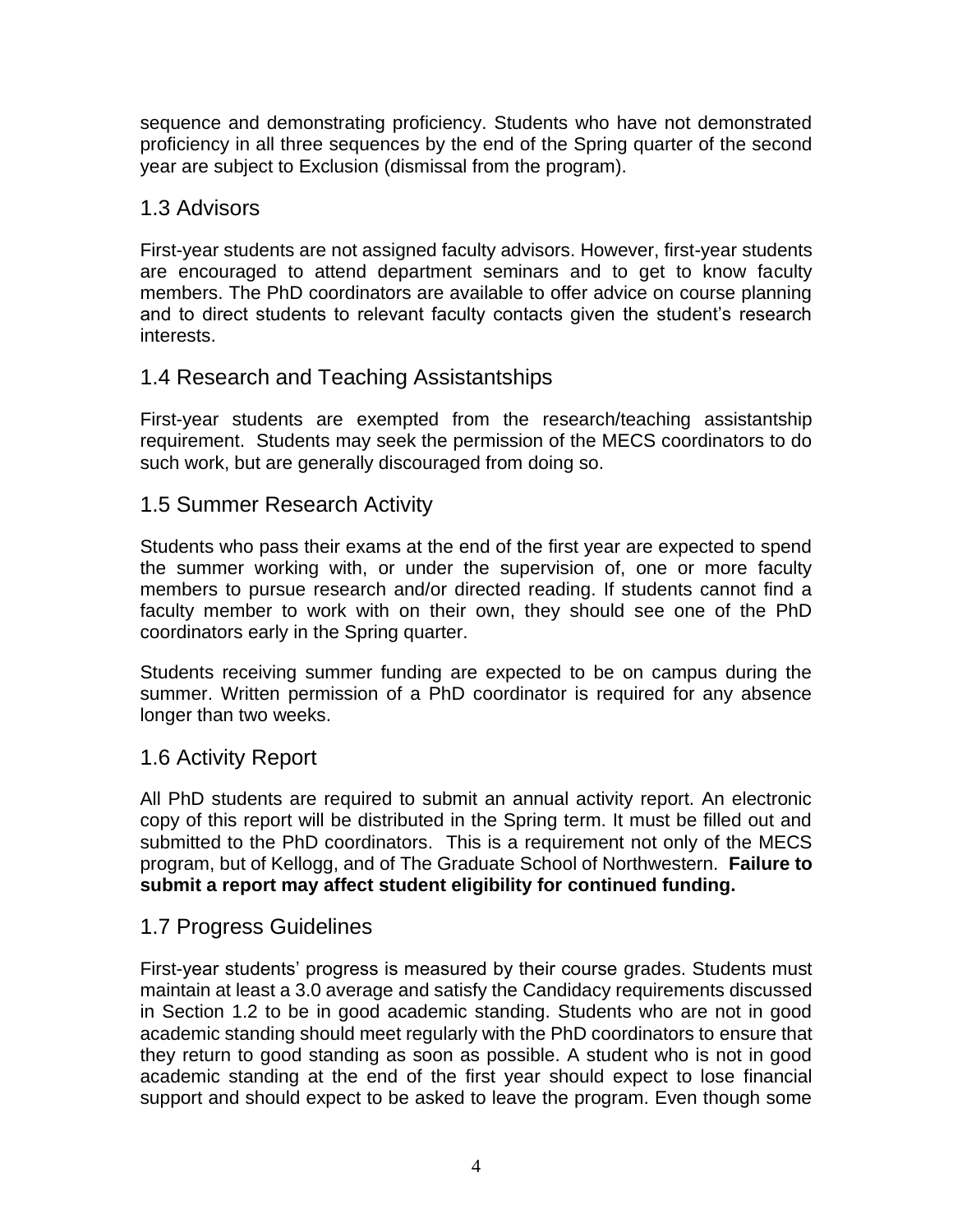research activity is expected in the summer after the first year, there is no direct evaluation of a student's research output in the first year.

During their first year, the PhD coordinators will meet with students if at any time their progress is not satisfactory.

#### 1.8 Requirements for a Master's Degree

While the goal of our doctoral program is the awarding of a PhD degree, in certain circumstances a Master of Science (MS) degree may be awarded to qualified doctoral students.

Students who are continuing for a PhD degree may be considered for a MS degree if they are in good standing, have completed a minimum of three quarters of coursework, have no incomplete grades, have maintained an overall "B" average, and will not receive transferred course credits toward their PhD coursework requirements from a previously earned graduate degree.

Students who are leaving the doctoral program without completing the PhD will be considered for the MS degree if they have completed a minimum of three quarters of coursework, they have no incomplete grades, and they have maintained an overall "B" average.

Finally, note that the minimum grade requirement is subject to change in the future.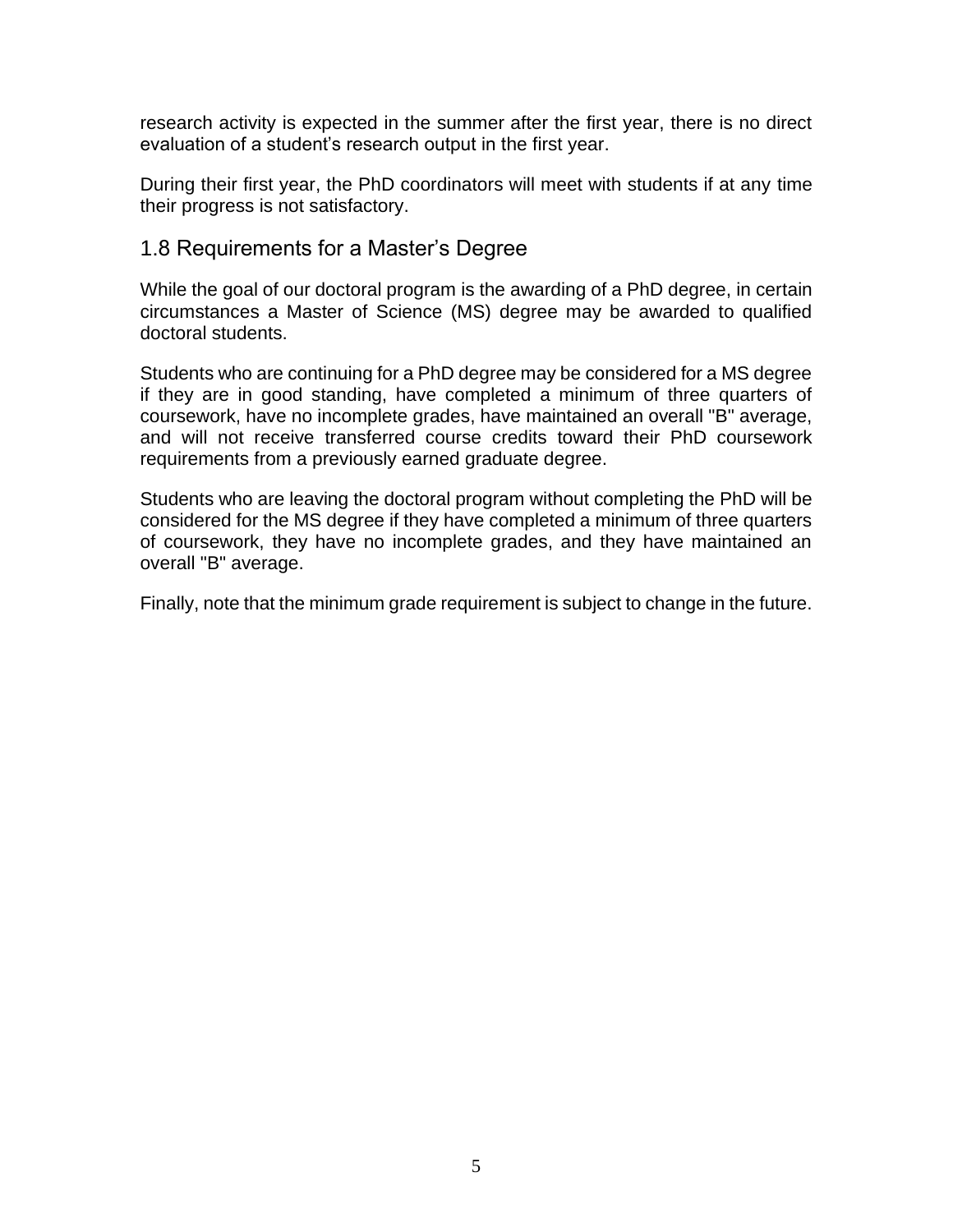#### 2 Second-year Student Requirements and Guidelines

#### 2.1 Coursework

In their second year, students must take a minimum of nine courses. These courses may include or be supplemented by independent study courses. Furthermore, these nine courses must contain at least three **sequences**. A *course sequence* consists of at least two courses within the same area of study, often identified by course numbers or labels. Prominent examples of sequences are the following.

MECS: Political Economy, Organizational Economics, Economic Theory;

Econ department: Information Economics, Industrial Organization

(Note that some of these sequences contain three courses. Students are advised to take a complete sequence, but may choose to take only two of the three courses in a sequence.)

Students can also construct custom fields by combining other course offerings together or combining courses in different ways. However, the PhD coordinators must approve all field sequences that are not labeled as a sequence. It is highly recommended that all second-year students discuss their proposed fields with a PhD coordinator at the start of the second year. Another resource that is useful for getting an overview of the many field courses at Kellogg and in the Department of Economics is the annual Field Day run by the Department of Economics in mid-September of each year. At this meeting Faculty make brief presentations concerning their course offerings for the upcoming year.

Students are strongly encouraged to enroll in independent study courses in their second year. This is one of the most effective ways to begin the research process. Also, like research assistantships, it is an excellent way to meet and work with faculty. Students are responsible for contacting faculty directly to arrange an independent study. Also, students who enroll in independent study courses should include a short description of their activity in that course in the annual activity report.

#### 2.2 *Fast Fail Workshop* and *Seminar* Requirements

In addition to the minimum of nine courses, students must register for and attend the Fast Fail Workshop. The purpose of the workshop is to help students identify potential research topics.

In the fall and the spring quarters, students must attend either the Strategy Department's weekly seminar (which typically meets on Wednesdays, 1.30-3pm) or the Joint CET/CMS-EMS Theory Workshops (which typically meets Wednesdays, 3.30-5pm). When requested, students must notify the designated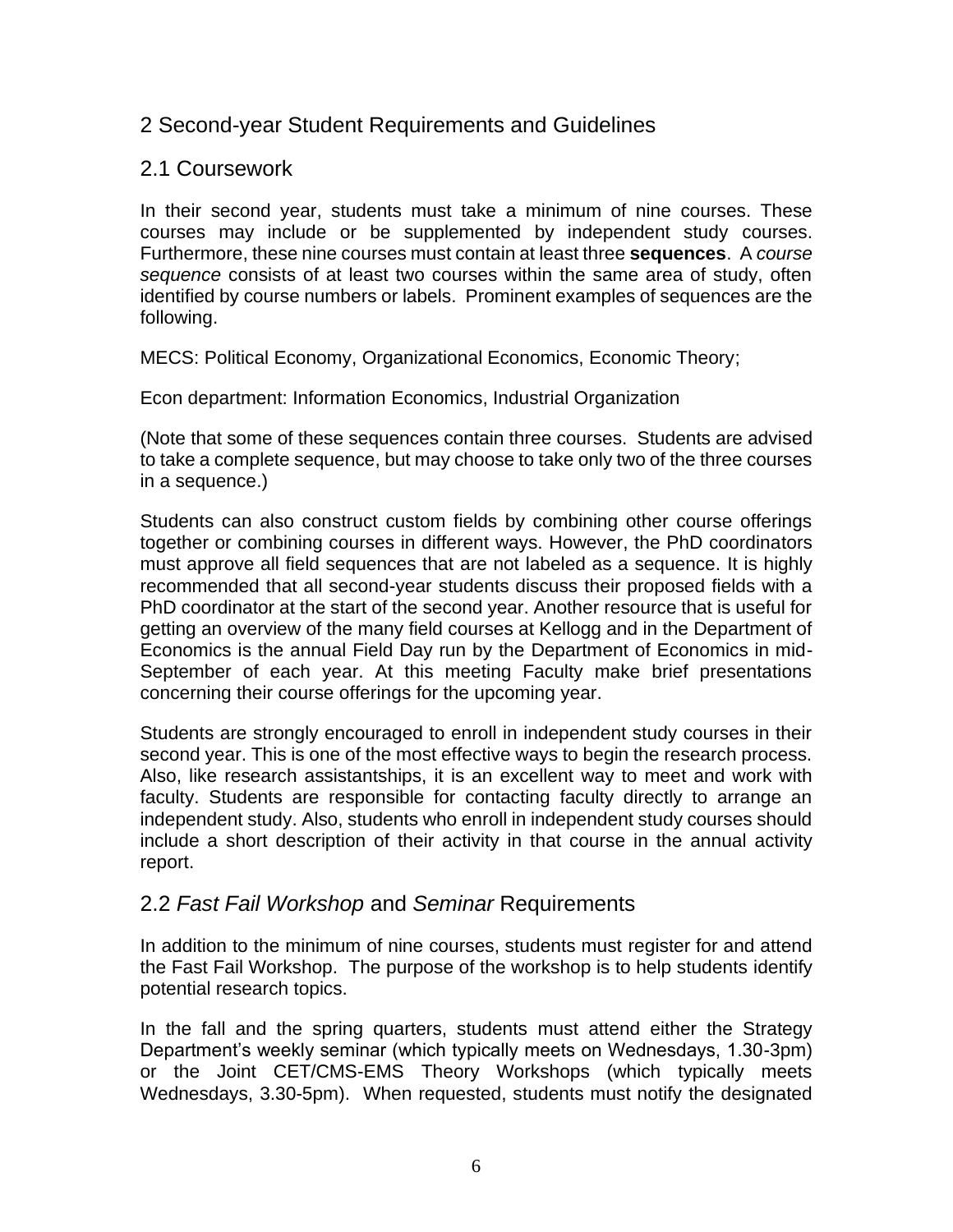staff member by the first day of each quarter which of the two seminar series they will attend during that quarter.

In addition to the Strategy Department's weekly seminar and the Joint CET/CMS-EMS Theory Workshop students are encouraged to attend other seminars. This is an excellent way to gain first-hand exposure to current research and for students to become familiar with researchers in their areas of interest. Some of the most relevant seminars and their times at present are the following:

- The CMS EMS Theory Bag Lunch Seminar (joint between Kellogg and Economics) – Thursday 12:10-1:10 pm.
- The MEDS Political Economy Seminar Monday 12:15 pm.
- The Economics Department Industrial Organization Seminar Mondays 3:30-5pm.
- The Kellogg Operations Seminar occasional Wednesdays
- The Finance Department Seminar Wednesday 11:00 am 12:30 pm.

#### 2.3 Advisors

Second-year students are not required to have a faculty advisor. However it is strongly encouraged to interact with one or more professors to discuss your research interests. Such discussions may lead to an advisor relationship. Faculty advisors can offer advice about coursework, research and teaching assistantship opportunities, and second-year papers. In choosing a second-year advisor, students are not limited to advisors who teach in the PhD program and are encouraged to seek out a faculty member whose research overlaps with the student's own research interests.

# 2.4 Research and Teaching Assistantships

Throughout the second year, students with a standard financial aid package are required to perform research- and/or teaching-assistantships each quarter, at an average level of 10 hours per week. The compensation for this work is already provided as a portion of the monthly paycheck for standard financial aid packages. In some cases, workloads may vary across quarters, as positions related to teaching and grading will often demand this. Students who cannot find positions on their own should contact a PhD coordinator.

The RA/TA requirement has the following additional constraints.

• At least one of the three quarters must be RA work, and at least one of the three quarters must be TA work. (Exceptions are rare and must be approved by both PhD Coordinators.)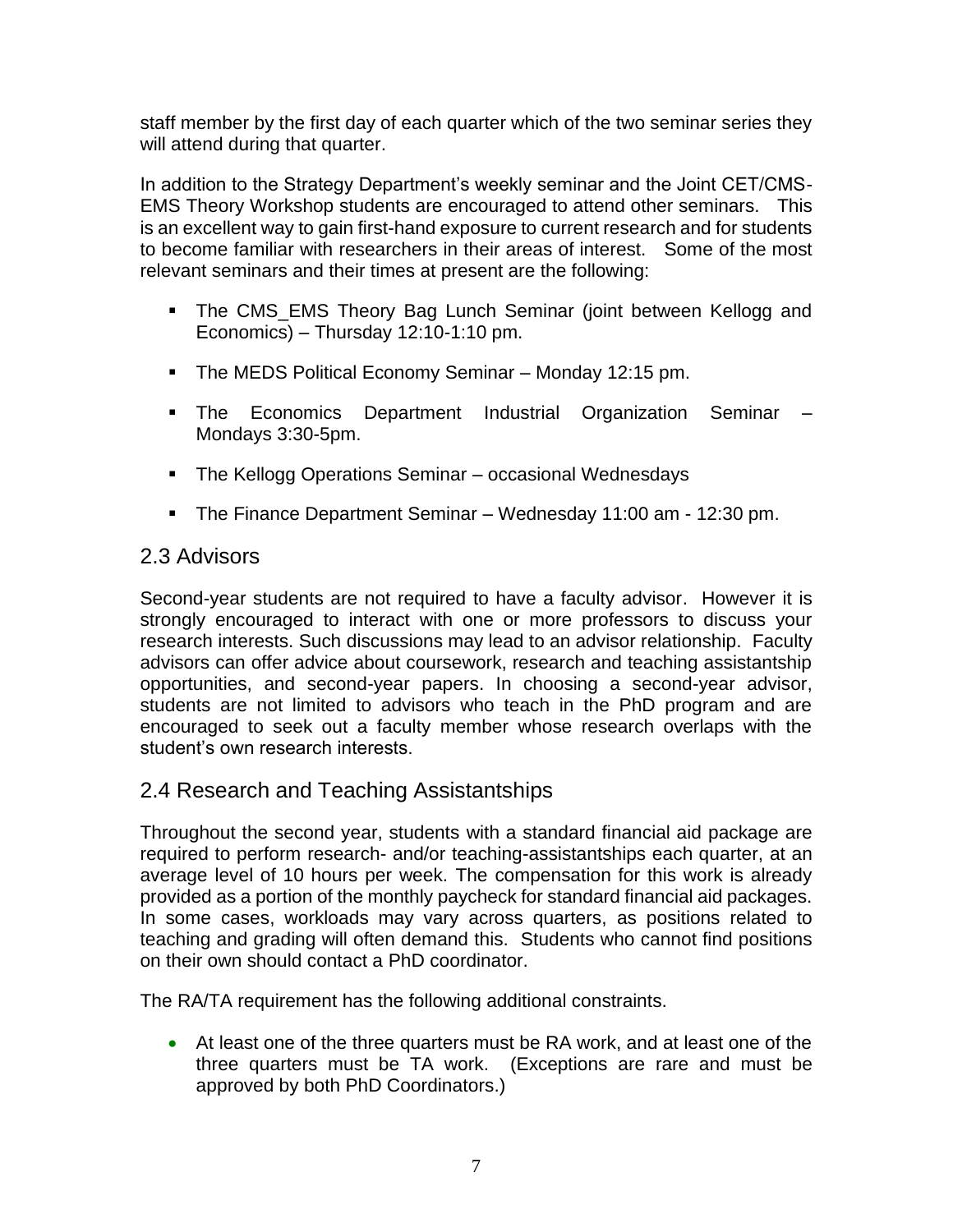- Students are required to register this work requirement with the designated staff member each quarter, and **must not** submit separate time sheets for this work.
- The work must be for MEDS or STRATEGY faculty members. An exception can be granted for one quarter's worth of work per year to be performed for faculty in another department, when the student's research interests intersect with other departments, or in the unlikely event of a shortage of work opportunities within our two departments.
- TA work for the EMP (executive) program may not be used to fulfill the work requirement.

This work requirement is formally a condition of fellowship support. It is audited by the Dean's Office, and is required in order to continue receiving financial aid.

#### 2.5 Second-Year Research Paper

During their second year, students are expected to begin the research process. To accomplish this, students must write and submit a research paper. The research paper must be supervised and eventually approved by an individual faculty member from either Strategy or MEDS. (This faculty member need not be the same person as the student's eventual dissertation advisor.)

The second-year paper serves as an introduction to research in economics and as an evaluation of the candidate's aptitude for performing original research that can eventually be transformed into a publishable paper. The **primary metric** for evaluating the second-year paper is whether it asks an interesting research question. Along these lines, the student should formulate the research question in clear economic terms, explain why it is important to provide an answer in connection to the existing research, and make some progress towards providing an answer. Examples of sufficient progress are: 1) identifying and assembling a new dataset, along with the documentation of some stylized facts; 2) a novel identification strategy that provides an estimate of an interesting causal effect; or 3) formulating a new model—or extending an existing model—together with some indication of progress towards characterizing the solution. Students are expected to answer faculty questions about the existing literature and their chosen line of research and future plans. The second-year paper often forms the basis for a thesis topic, but it is not necessary that it does so. **The submission deadline is the last day of September of the beginning of the third year.**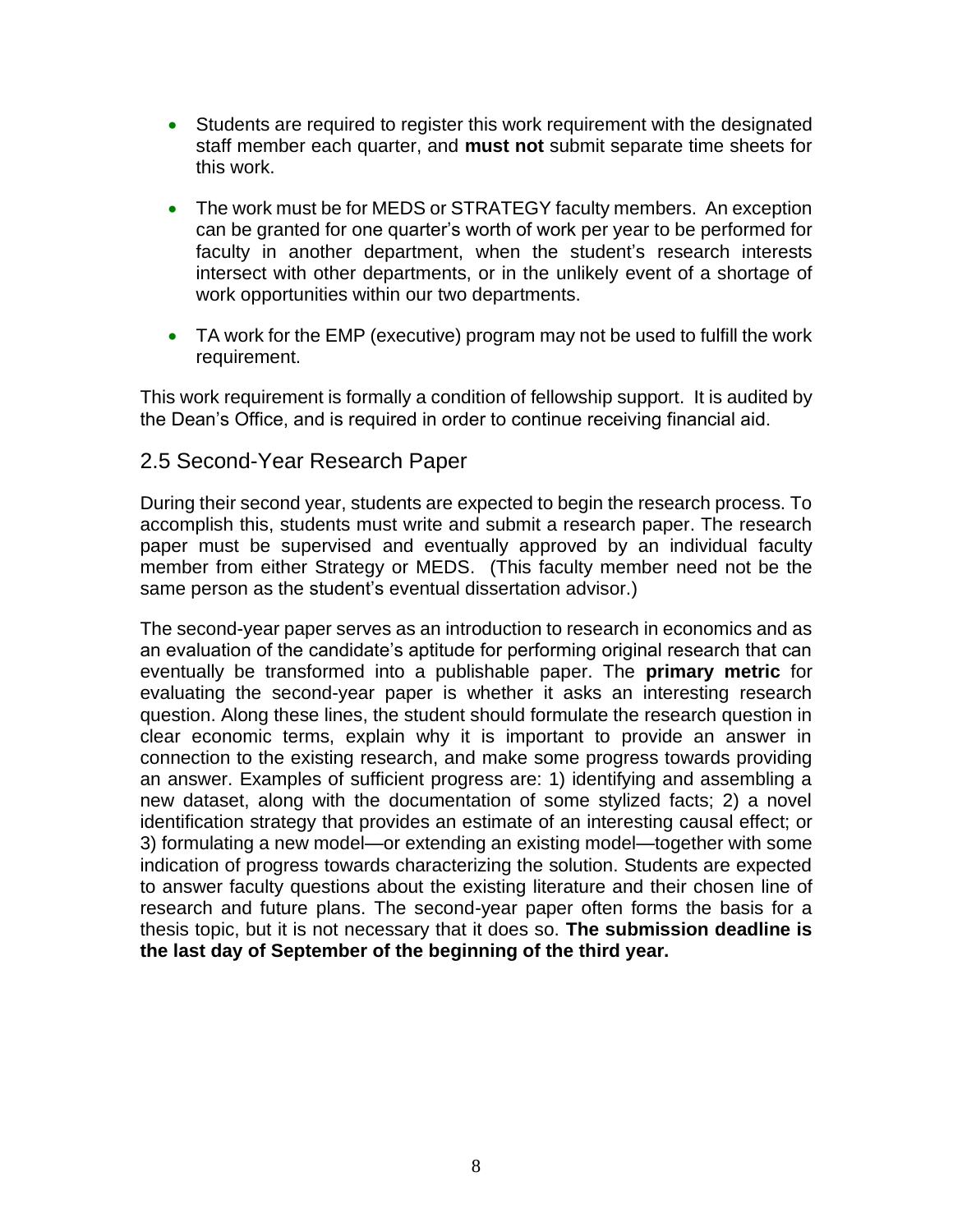#### 2.6 Summer Research Activity

Students are expected to be involved in research in their second summer. If students are not working on their own, under the guidance of a faculty member, and are having trouble connecting with a faculty member on their own, they should see one of the PhD coordinators early in the Spring quarter.

Students receiving summer funding are expected to be on campus during the summer. Written permission of a PhD coordinator is required for any absence longer than two weeks.

#### 2.7 Activity Report

All PhD students are required to submit an annual activity report. An electronic copy of this report will be distributed in the Spring term. It must be filled out and submitted to the PhD coordinators promptly as part of qualifying for third-year funding.

#### 2.8 Progress Guidelines

Second-year students' progress is measured by their course grades, their research (specifically, their second-year papers), and their integration into the research and teaching environment through seminar attendance and RA/TA work. Students must maintain at least a B average, complete the second-year paper before the start of the 3<sup>rd</sup> year, and fulfill their field course and seminar attendance requirements to be in good standing. Students who are not in good standing at any point must meet regularly with the PhD coordinators to insure that they return to good standing as soon as possible. A student who is not in good academic standing at the end of the second year should expect to lose financial support and should expect to be asked to leave the program.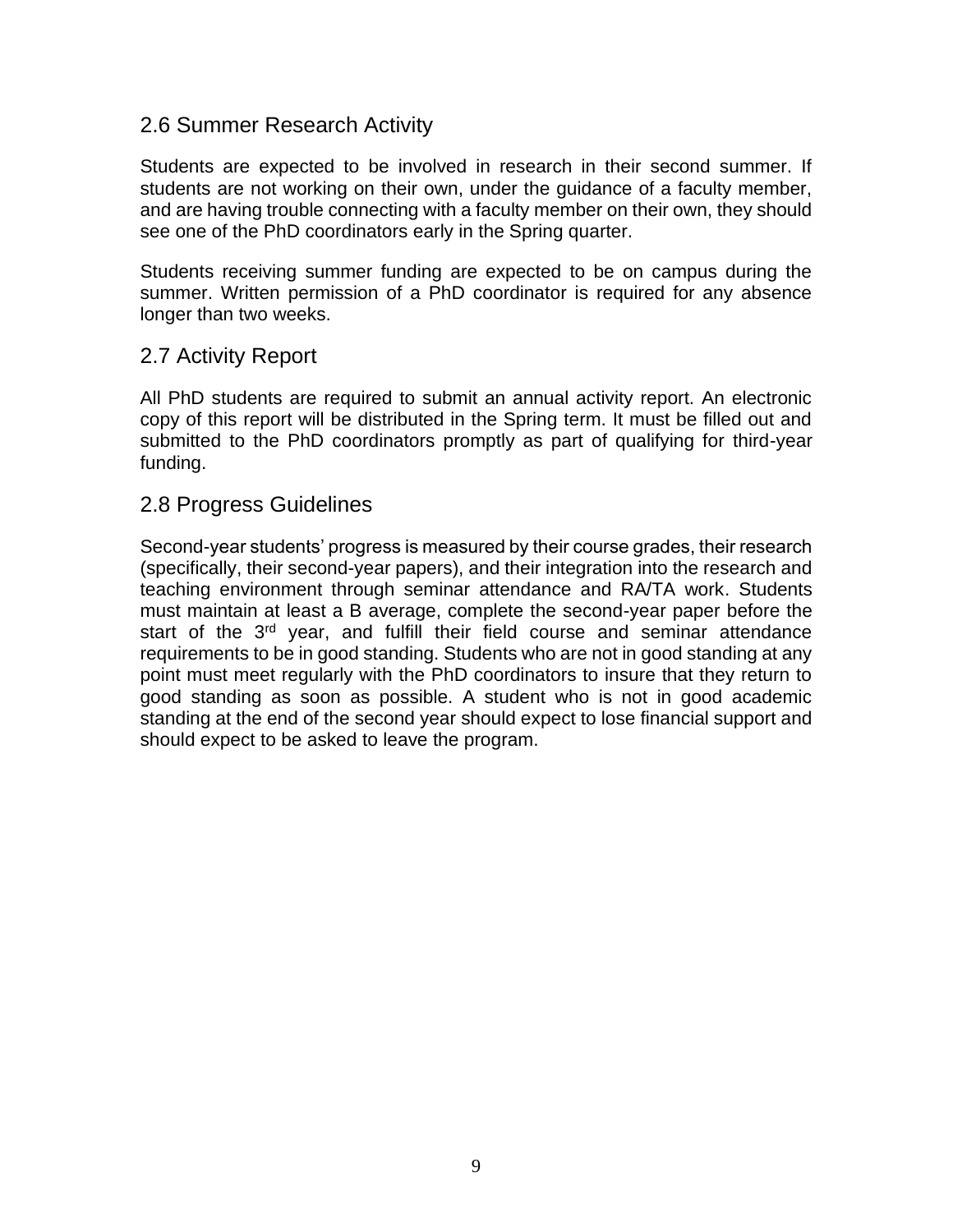3 Requirements and Guidelines for Students in the third year and above

## 3.1 *Fast Fail Workshop* and *Seminar* Requirements

Third-year students must take the Fast Fail Workshop as described above for second-year students.

Students in the third through fifth years must attend either the Strategy Department's weekly seminar or the Joint CET/CMS-EMS Theory workshops in the fall and spring quarters (students who are on the job market are exempted from attending seminars in the fall). Upon request, students must notify the designated staff member by the first day of each quarter which of the two seminar series they will attend during that quarter.

In their third and fourth years, students are required to give presentations on their research at least twice during the year. Each student must also attend the other students' presentations. The expectation is that at least one of these presentations will be based on research that is either separate from or has advanced significantly beyond what was written in the second-year papers. Students must arrange for at least one faculty member to attend each of their presentations.

Students who go on the academic job market must present their research in a department research seminar or bag lunch at least once before completing the program. It is recommended that this presentation take place before the academic job market. For most students, this means by the end of October in the year they are on the market.

#### 3.2 Dissertation Proposal

Students in their third year must choose a dissertation advisor, form a Dissertation Proposal Committee and formulate and defend a dissertation proposal. Students should notify a PhD coordinator in writing when they form their Dissertation Proposal Committee. The committee is composed of at least four faculty members, no fewer than three of whom are on the Kellogg faculty. At least one member of the committee must be from outside MEDS and Strategy. The committee chair and at least one other member must be from The Graduate School faculty, and the chair and at least one other committee member are expected to hold appointments in MEDS or Strategy. The Kellogg Senior Associate Dean for Faculty & Research must approve the committee. Students must defend their dissertation proposal no later than September 15 prior to the beginning of the fourth year in the program.

At the start of the third year, students will meet with the PhD coordinators to discuss choosing advisors, the third-year student research seminar requirement, and the proposal process.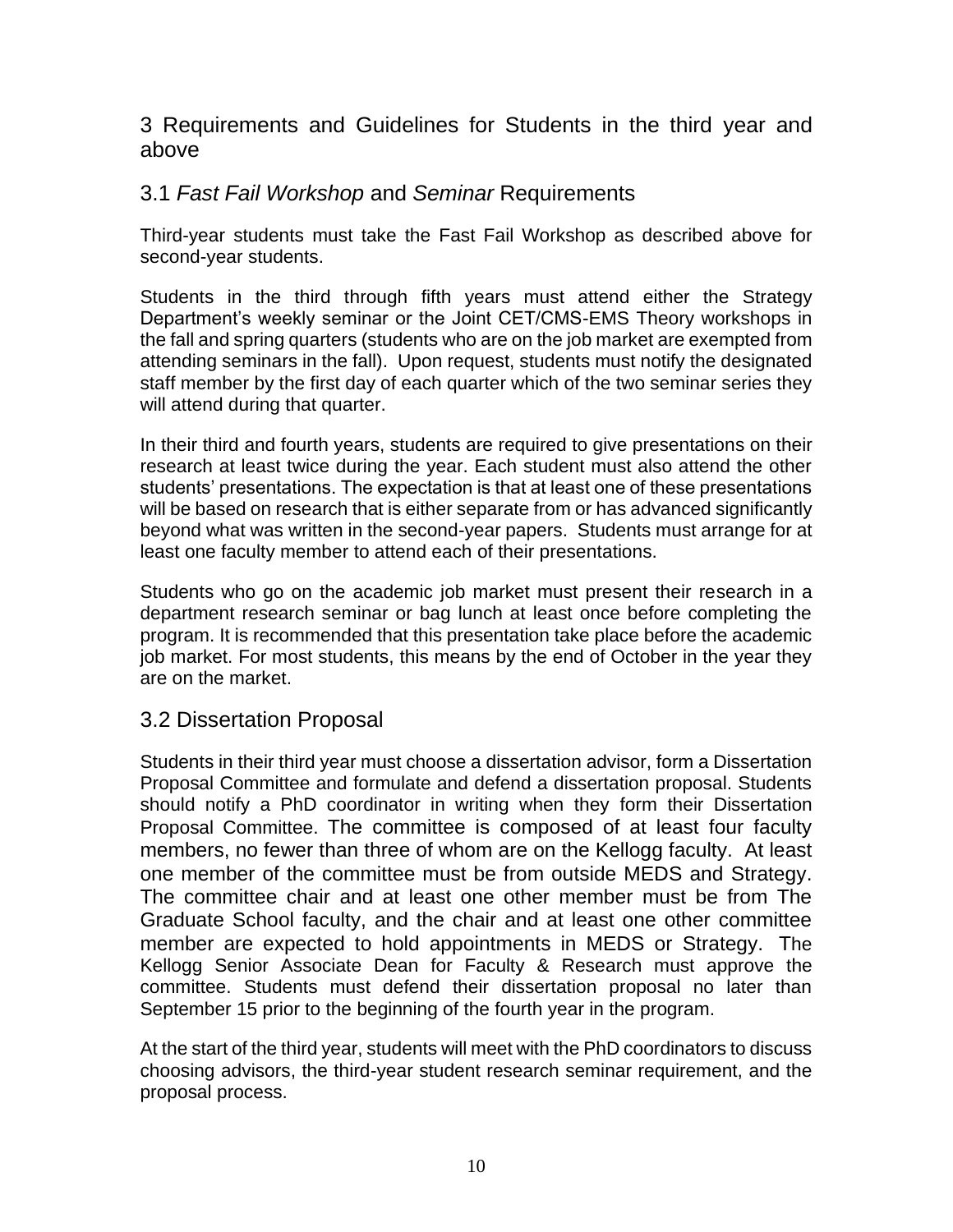#### 3.3 Research and Teaching Assistantships

Third-year students and above must satisfy the same research and teaching assistantship requirements as second-year students (see 2.4 above). For fifthyear students whose progress is deemed satisfactory by the PhD Coordinators, the work requirement will be waived throughout the fifth year of funding.

#### 3.4 Activity Report

All PhD students are required to submit an annual activity report. An electronic copy of this report will be distributed in the Spring term. It must be filled out and submitted to the PhD coordinators promptly as part of qualifying for continued funding.

#### 3.5 Summer Research Activity

Students are expected to be involved in research over the summer. Students should be working on their own, under the guidance of one or more faculty advisors.

Students receiving summer funding are expected to be on campus during the summer. Written permission of a PhD coordinator is required for any absence longer than two weeks.

#### 3.6 Dissertation and the Job Market

Students should plan to finish the program in four or five years. Students should discuss their progress towards completion regularly with their dissertation advisor(s).

The Dissertation must be defended in front of the Dissertation Committee and accepted by The Graduate School. The rules for the Dissertation Committee composition and approval are the same as for the Dissertation Proposal Committee, and once again, the Kellogg Senior Associate Dean for Faculty & Research must approve the committee. These two committees need not have the same members (though they typically do).

Students should also be aware that the academic job market takes place in the Fall and Winter for jobs starting the following academic year. This means that it is necessary to have at least one strong piece of original research ready to use as a job market paper by, at the latest, October of their final year in the program.

It is also essential for any student who is even remotely considering being on the job market to discuss this with their advisor and notify a PhD coordinator by the beginning of the summer before.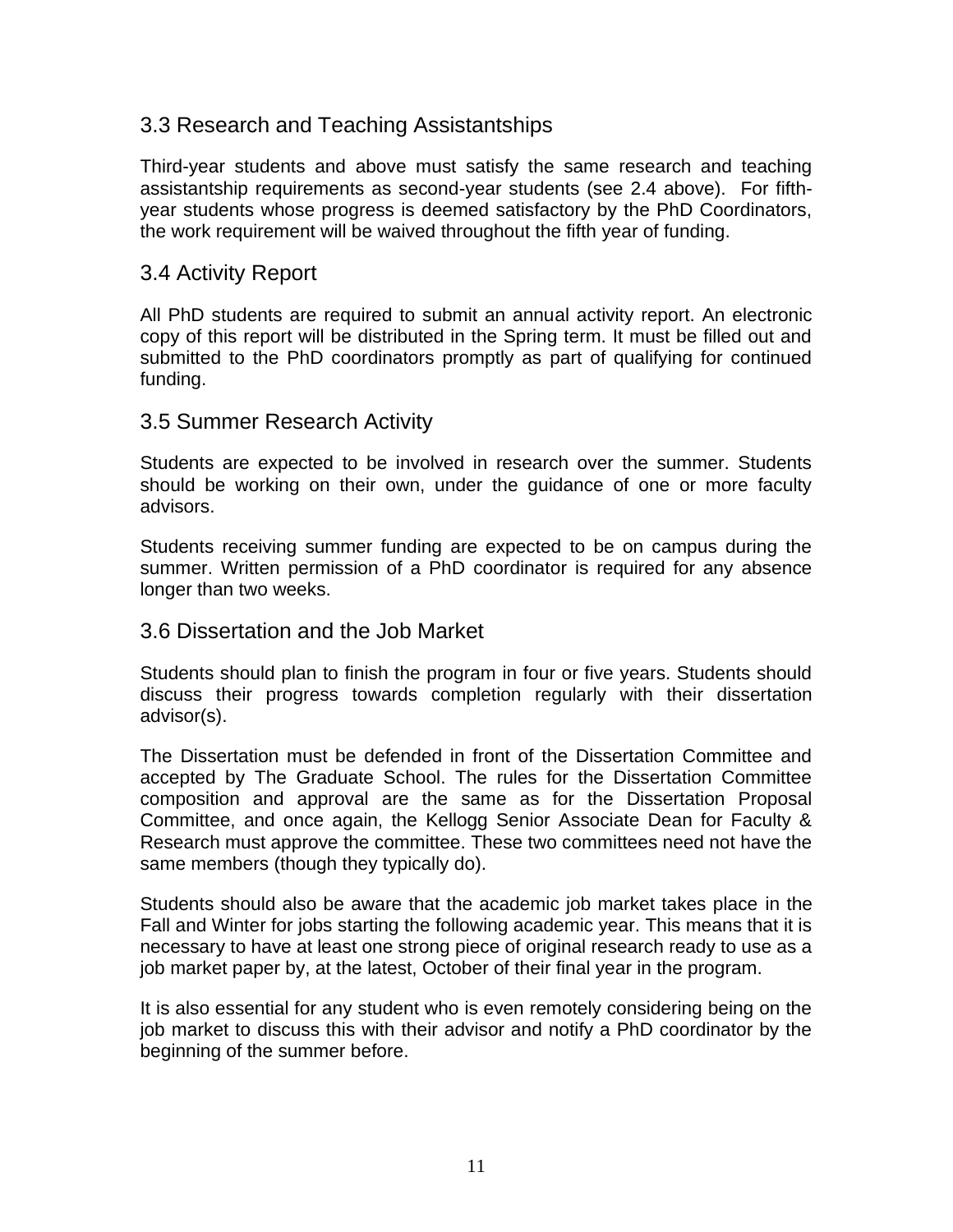The PhD coordinators will hold a meeting at the start of each academic year to discuss the job market. Any student even thinking of going on the academic job market must attend this meeting. In addition, the economics department holds meetings about the job market process that our students should plan to attend. While most students elect to interview for jobs at the ASSA meetings, if you are considering interviewing for jobs elsewhere (for example the AMA summer meetings or Informs) then it is essential that you communicate your plans to your advisors even earlier in the process.

# 3.7 Progress Guidelines

Third-year students' progress is measured by their research presentations (including at least those in the Student Research Seminar discussed in 3.1), their integration into the research and teaching environment through seminar attendance and RA/TA work, and, most importantly their dissertation proposal defense. Students must successfully propose before the start of the fourth year and must have performed satisfactorily in the other aspects to be in good standing. Students who are not in good standing should meet regularly with the PhD coordinators to insure that they return to good standing as soon as possible. A student who is not in good academic standing at the end of the third year or at any time during the fourth and later years may lose financial support and may be asked to leave the program.

In the fourth and later years, good academic standing requires ongoing, substantial progress towards completion of the dissertation. Two MECS faculty members on the dissertation or dissertation proposal committee must certify, on the annual Activity Report, that substantial progress is being made.

#### 3.8 Funding

The PhD program is technically a 4-year program. Reflecting modern trends, financial packages usually reflect the possibility of spending five years in the program. For students in their sixth year and beyond, however, no systematic program funding beyond health insurance should be expected. For students in that situation, other sources of funding should be investigated (e.g. faculty with grant money for assistants, etc.) The general case is that some work requirement is often involved for  $6<sup>th</sup>$  year funding, and total funding will be significantly less than annual funding in the initial funding package.

#### 3.9 Degree Completion

The Graduate School has set a maximum time limit of eight years for successful completion of the dissertation.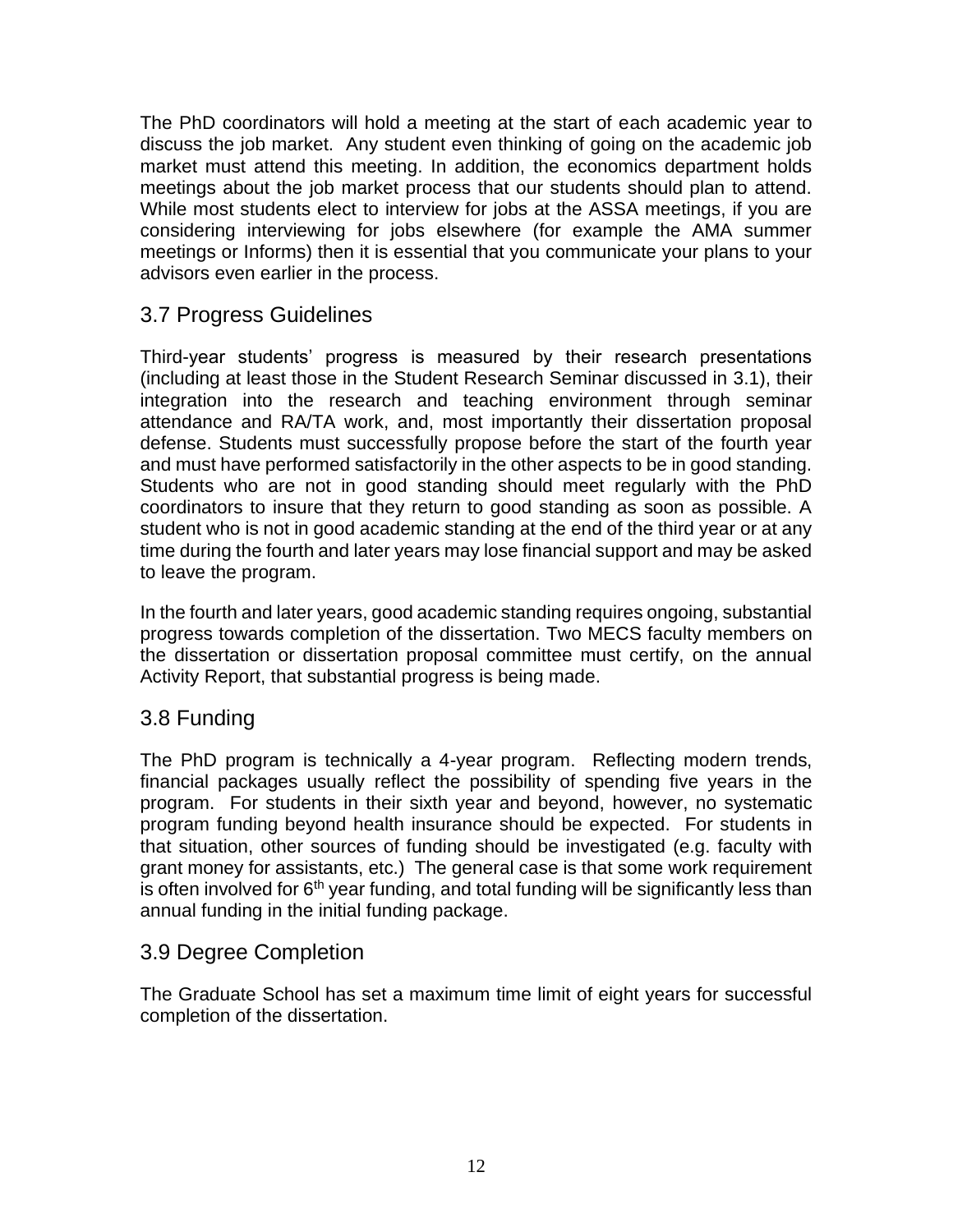#### 4 Research and Conference Support

The Strategy and MEDS departments are committed to providing basic research support to PhD students. This includes providing a limited supply of computers, software, office space, basic office supplies, and photocopying.

Students who have more substantial needs, such as funds to purchase data or run experiments, should plan to see out support from other sources, both inside and outside the university.

Sources of funds within the university include research centers such as the GM Strategy Center, the Center for Strategic Decision-Making, and many others. Students who need support should speak to their advisors for suggestions. In some cases advisors have research funds to support students directly. But in many cases, they do not.

Both the Graduate School and the department have resources available to graduate students, on a limited basis, for costs associated with attending academic conferences. Please note that a necessary condition for receiving any such funding from either the Graduate School or the department is that the student be scheduled to present a paper at the conference. A request for such funding should be made in writing to both PhD coordinators and the student's advisor well in advance of the conference; funding cannot and will not be approved retroactively.

Normally the student will then be encouraged to apply to the Graduate School for partial funding that is matched by our program (either Strategy or MEDS depending on the location of the advisor or the research nature of the conference). See the Graduate School travel grant website for details.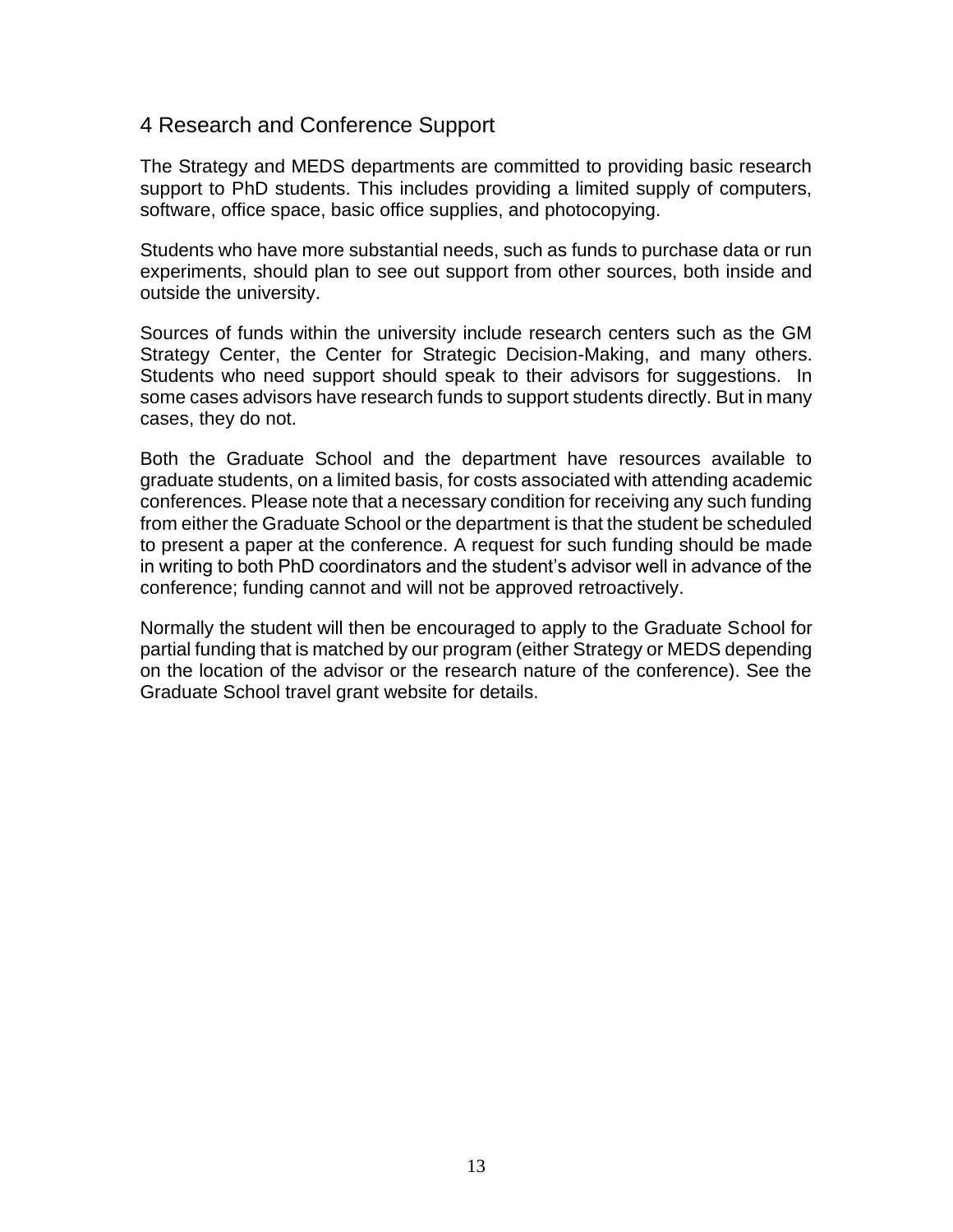## 5 Exclusion (Dismissal)

While every effort is made to admit only students who can satisfactorily complete our program, some students are occasionally asked to leave the program. Failure to pass the preliminary exams and failure to satisfactorily propose are the most common reasons for dismissal. In the event the PhD coordinators determine that a student has failed their prelim exam or otherwise failed to meet their academic standing requirements, or in the event the proposal committee decides that a student has not met the proposal requirements, a committee consisting of the PhD coordinators, the faculty who teach in the PhD program, and the proposal committee (if relevant) will evaluate whether the student should be asked to leave the program. All recommendations to dismiss a student will also be reviewed by the Kellogg Associate Dean of Faculty. This committee will also evaluate whether students who are asked to leave the program have met the requirements for a master's degree described in 1.8. The Graduate School may set additional requirements for the Master's degree.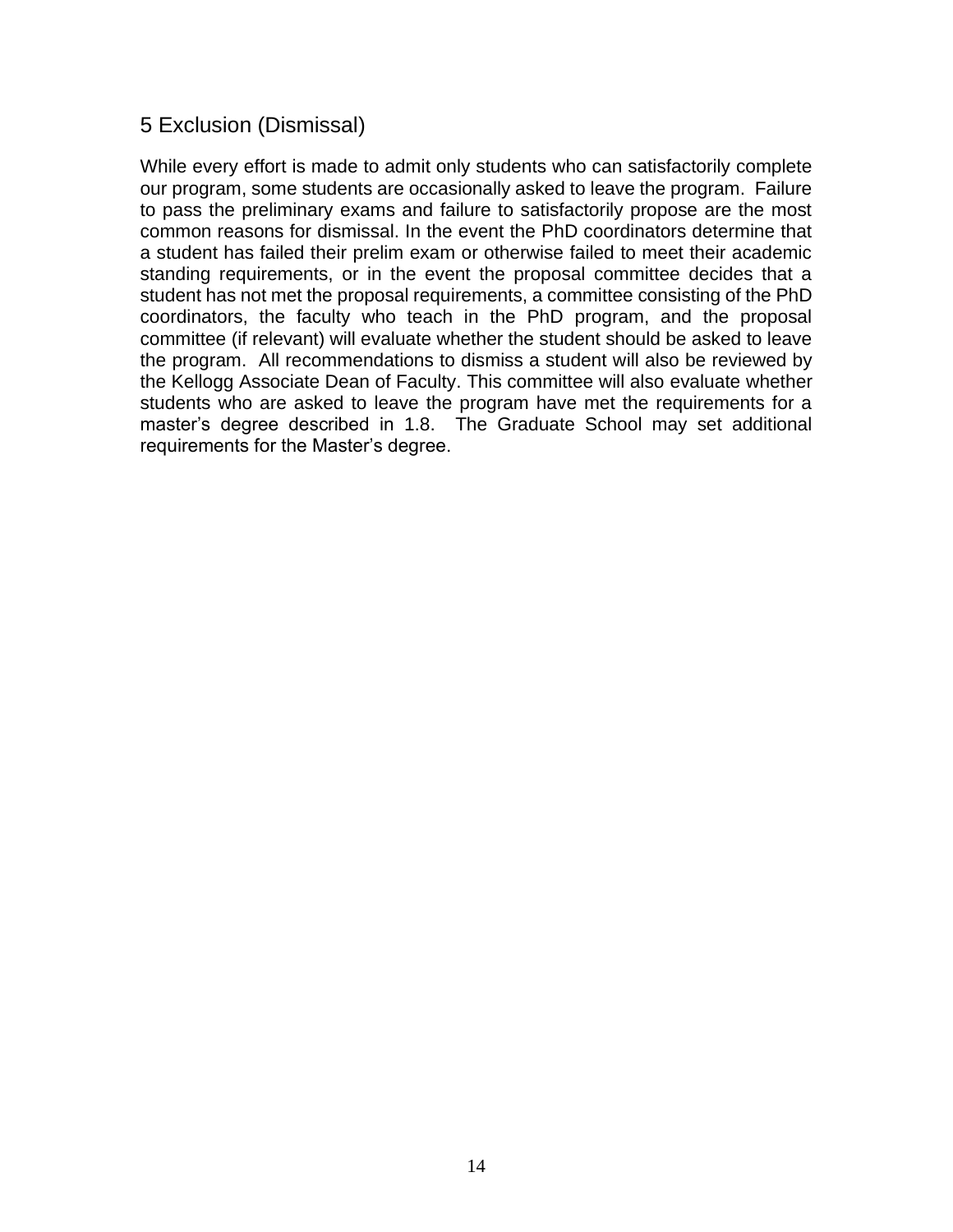# 6 The Graduate School's Standard for Satisfactory Progress

The Graduate School sets the minimum standard for satisfactory academic progress. To make satisfactory academic progress students have to meet both this minimum standard and the MECS requirements described in this document.

There are three sets of criteria that The Graduate School takes into account in determining whether or not students are making satisfactory academic progress:

- **Program length**. Doctoral students must complete all requirements for the Ph.D. within [nine years of initial registration](http://www.tgs.northwestern.edu/academics/academic-services/phd/timeline/index.html) in TGS. Master's students must complete all requirements for the master's degree within [five years of initial](http://www.tgs.northwestern.edu/academics/academic-services/masters/timeline/index.html)  [registration](http://www.tgs.northwestern.edu/academics/academic-services/masters/timeline/index.html) in TGS. Students who do not complete degree requirements by the established deadlines will not be considered in good academic standing, will not be eligible for financial aid and will be subject to TGS 513 (advanced continuous registration). Students may submit a [petition](http://www.tgs.northwestern.edu/documents/academic-services/Petition.pdf) to extend the degree deadline, but those students will not be eligible for financial aid and will be subject to TGS 513.
- **Grades and cumulative GPA**. A student whose overall grade average is below B (3.0 GPA) or who has more than three incomplete (Y or X) grades is not making satisfactory academic progress and will be placed on probation by TGS. Individual programs may have stricter criteria.
- **Internal milestone deadlines.** Doctoral students who have not been admitted to candidacy by the end of their third year (i.e., passed the qualifying exam), or who have not completed the dissertation prospectus by the end of the fourth year are not making satisfactory academic progress and will be placed on academic probation by TGS

Failure to make satisfactory academic progress as determined by either The Graduate School or the program will result in probation or exclusion (dismissal).

For the details about the probation, exclusion, and appeal process see The Graduate School web site on Satisfactory Academic Progress. The current location (subject to change) of this website is:

<https://www.tgs.northwestern.edu/about/policies/satisfactory-academic-progress.html>